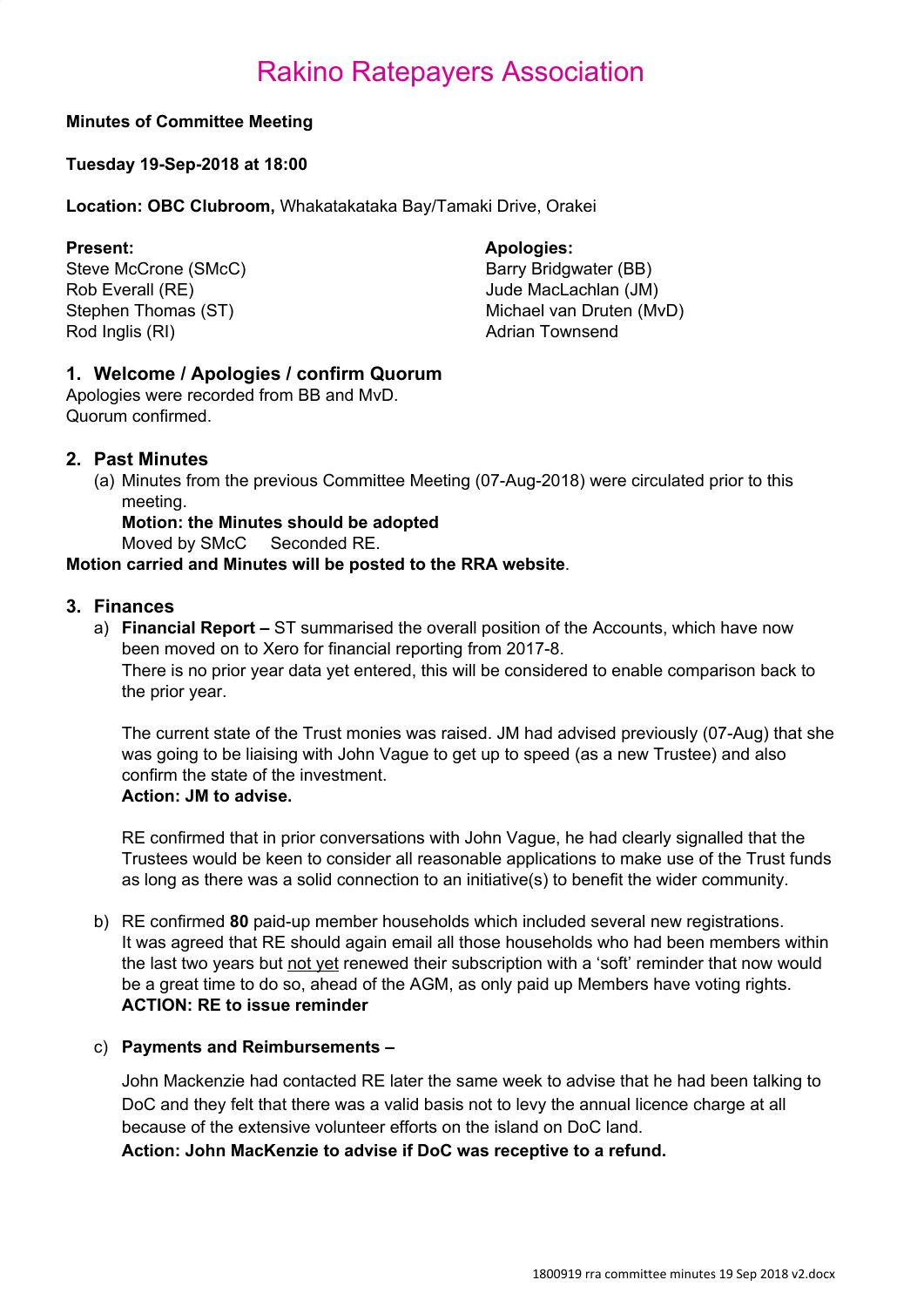**RE and ST had jointly sanctioned electronic payment of the \$175 annual PO Box Charge for the Association to NZ Post.**

#### **4. Correspondence:**

See Appendix 1 below.

#### **Actions agreed or carried forward:**

See Appendix1: Correspondence as well as Appendix 2: Action Summary at the back of this document, sorted according to owner.

#### **5. Community Hall**

An update is pending from Chris Clews and Sue Plummer on any progress or developments.

#### **6. Strategy Development**

SMcC has this in hand in conjunction with Rod's project on the long term Eco Hub concept.

#### **7. Review of Action Summary and Work in Progress:**

See Action Summary following (Appendix 2), with individual actions assigned, to be reported as indicated.

#### **8. New Business:**

■ AGM to be convened on Monday 22<sup>nd</sup> October at 10:30 - Annual Report and Financial Accounts to be compiled and presented to the Membership for approval. Inputs on the day will also be requested from Hank & Bev (Fire Officer) and John MacKenzie (Environmental Officer).

#### **Action: RE to forward outline Agenda to SMcC**

- RI presented some summary slides on his concepts for an 'Eco-Hub for the Inner Hauraki Gulf', which were well received. It is proposed that he presents them to the Membership at the AGM to test community receptiveness for such a proposal, which could be many years in fulfilment and remains a concept at this stage. It is vital to open up a channel for dialogue and ideas / contributions and critique, so this straw man presentation is to actuate and encourage that feedback. It is proposed to use a screen to present the material, and ideally to have the slides mounted on the walls so that they can induce discussion after the meeting.
- SMcC to draft a Newsletter, he will seek contributions from the Committee as required.

#### **9. Next Meeting Dates:**

**Wednesday 17-Oct-2018** at 18:00 Alaska premises, Freemans Bay

**[AGM] Monday 22-Oct-2018**, 10:30

**Wednesday 21-Nov-2018** at 18:00 (Outboard Boating Club, Tamaki Drive, Orakei)

The meeting closed at 19:35.

**NB: Future Committee absences and apologies already notified:** Nil

Meetings default to the third **Wednesday** each month, unless by prior change, starting promptly at  $6:00$  pm  $$ please diarise.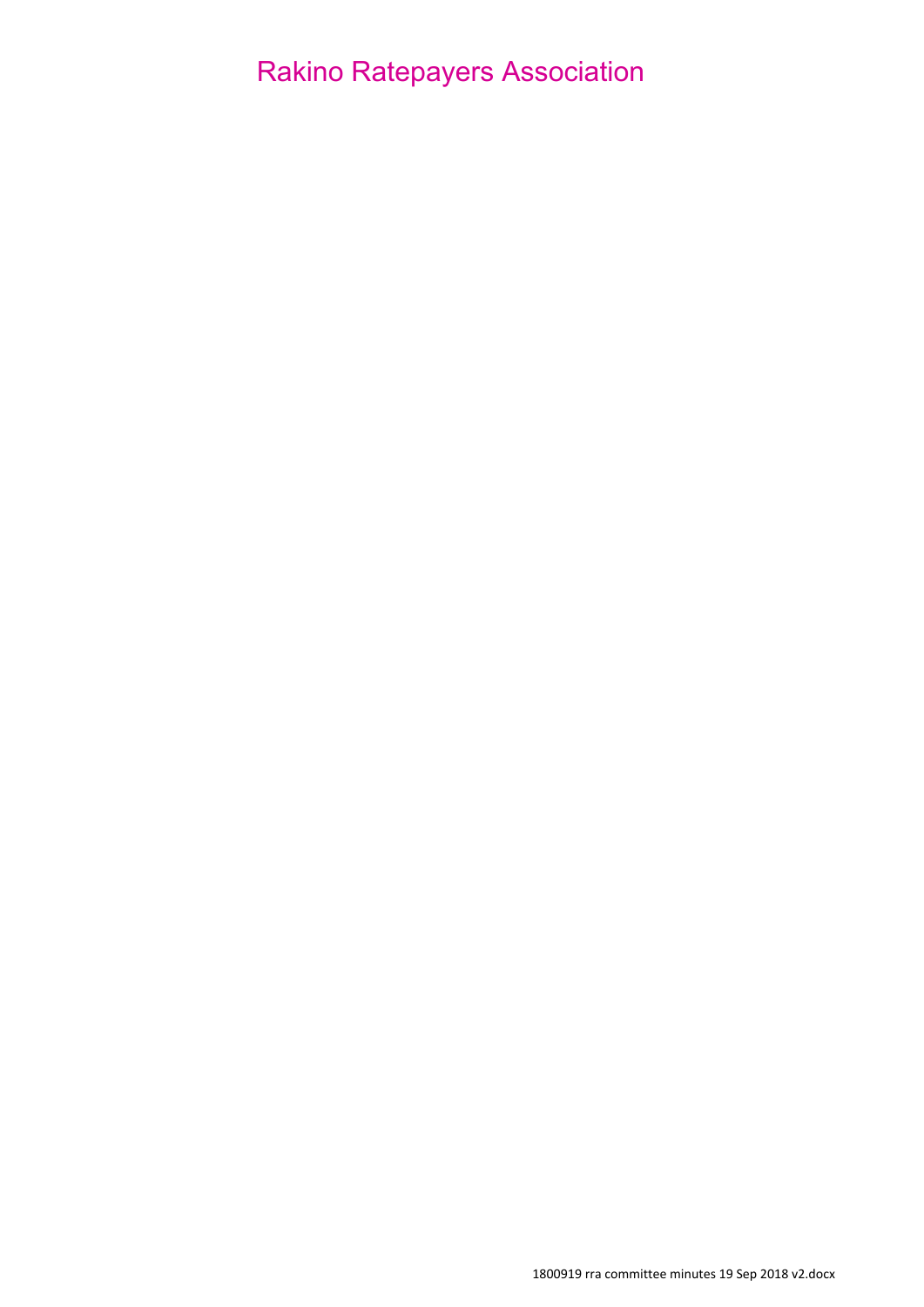#### **Appendix 1: Correspondence to Secretary - Summary since last meeting (key items only)**

**11-Aug-2018 : Email with John MacKenzie**

John advised that he might be able to get the \$250 paid to DoC (annual Sandy Bay events licence) refunded as a goodwill gesture (based on input to him from staff members).

**ACTION: John MacKenzie to advise if successful**

**12-Aug-2018 : Hauraki Gulf Forum**

Kevin Wragge forwarded a reminder about the event on  $5<sup>th</sup>$  September.

**ACTION: Already circulated to Committee**

#### **14-Aug-2018 : SeaLink Service**

An islander posted concerns about SeaLink cancelling the December service on the Friends of Rakino FB page.

RE wrote to Pierre Trollipe, Terminal Operations Manager for SeaLink (Half moon Bay) and responsible for scheduling, to see if this might be revisited.

*Text from RE:*

"Rakino is served by Sealink just once a month – usually – and provides an important community service, as there is no other comparable facility readily available.

The normal Sealink barge has been off for a couple of months over the winter period, and word is spreading on the 'Friends of Rakino' Facebook page in the last 24 hrs that the December barge sailing will be allegedly cancelled as well in favour of supporting Waiheke summer traffic. Is this fact or merely rumour?

We have numerous islanders engaged in house building projects and the barge is the only viable means of moving large loads of materials to and fro; people are really not happy at all with news of the latest service cancellation, <u>if true</u>. It will squeeze user traffic into sailings in Oct and Nov, and with the limit on capacity on any given day, building projects will stall at one of the prime times of the year to carry out this sort of work.

The Facilitator barge service which handles weekly rubbish collection cannot handle large vehicles and trucks.

Please could you advise of the actual situation and circumstances, and if sailings are being redirected might we politely request reconsideration?

Alternatively, might a second sailing be available for Rakino in November on consecutive days when tides are favourable?

It is a valued community facility, and the service is supported and endorsed on our Association web page. We could work together more effectively: the offer is there for RRA to assist with improved and proactive communication about barge service availability or schedule issues, rather than waiting until people try to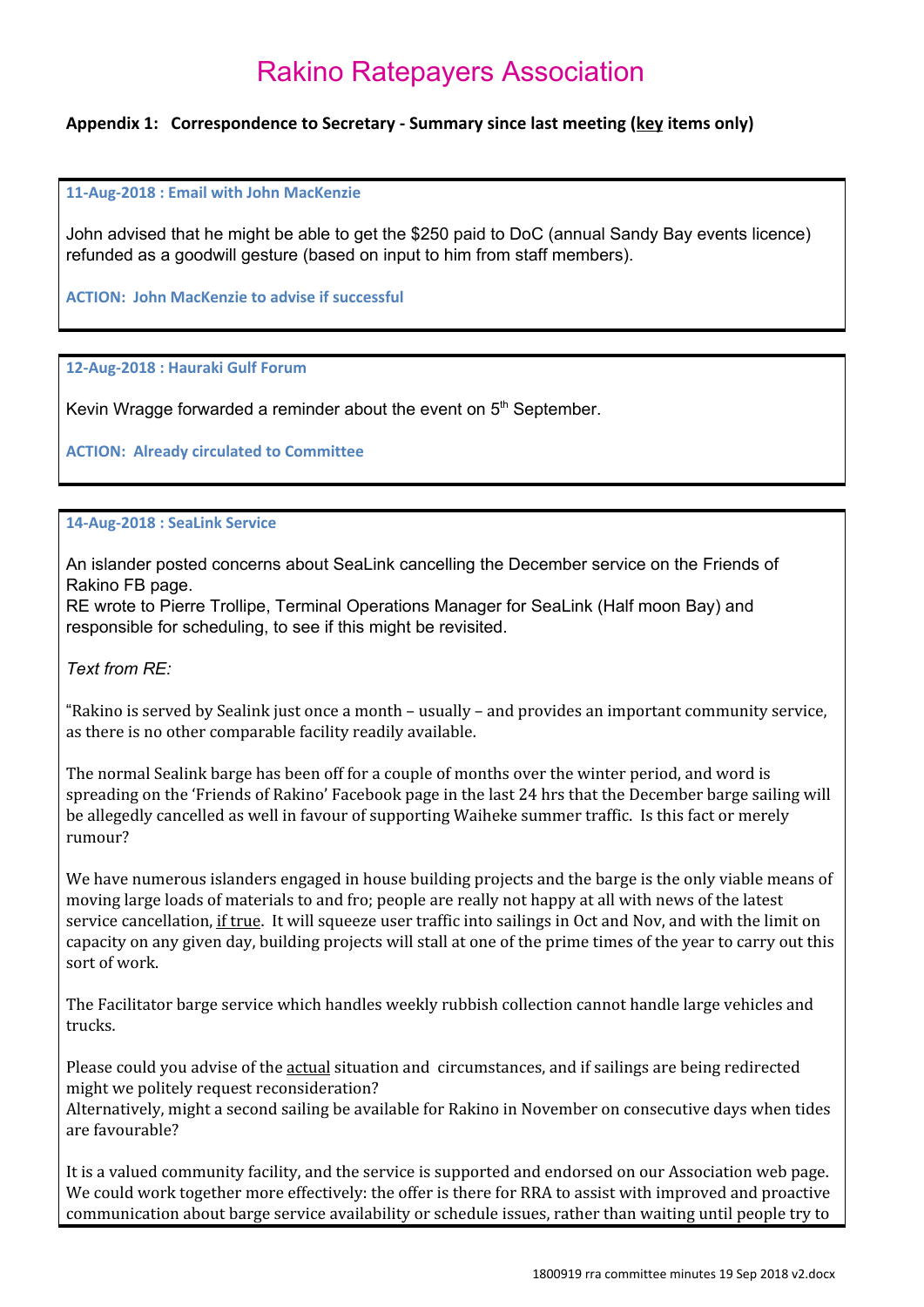make bookings and are faced with disappointment and consequent downstream issues with projects and contractors, which are inevitably exacerbated by the nature of the island environment, which is no different in any respect to the needs of Waiheke.

We could also ask for indications of future demand to assist your scheduling team, as you clearly need to operate profitably and there is no merit in running half-empty boats.

Thanks for your consideration and response."

**ACTION: No acknowledgement or reply received – potential to follow up after review within Committee. Website still shows no December sailing (only two months out of five). RE to follow up**

**14-Aug-2018 : Funding – Kevin Wragge wrote:**

"How do Rob. Sending to you to pass on to committee.

What funding is the Association seeking this year to avoid duplication of effort? What are the Association's objectives that may benefit from funding and is assistance /advice required?

I'm about to embark on this time consuming and frustrating process and don't want to waste my time if others are seeking similar funding.

My intentions at this stage are to seek funding from EIF for the nursery, a wetlands area and possibly an information centre.

Other potential opportunities are below……not exhaustive but I assume you have details of all the opportunities.

Kevin Wragge"

<https://www.mpi.govt.nz/funding-and-programmes/forestry/planting-one-billion-trees/>

<http://projectcrimson.org.nz/>

[https://www.aucklandcouncil.govt.nz/mayor-of-auckland/mayor-priorities/protecting-our-environment](https://www.aucklandcouncil.govt.nz/mayor-of-auckland/mayor-priorities/protecting-our-environment/Pages/million-trees.aspx) [/Pages/million-trees.aspx](https://www.aucklandcouncil.govt.nz/mayor-of-auckland/mayor-priorities/protecting-our-environment/Pages/million-trees.aspx)

#### **ACTION: Circulated as requested**

**14-Aug-2018 : Entertainment**

Kevin Wragge shared some details regarding a potential entertainer – wrote to RE and AT jointly.

"Spoke to this chap last night who is very well respected and makes amazing music.

A band member has a yacht and he wondered if the community would be interested in having him play. I don't want to be involved in the organization due to familiarity with the Johnny but am happy to pass on his details and help in any negotiations.

Perhaps labour weekend may be an opportunity.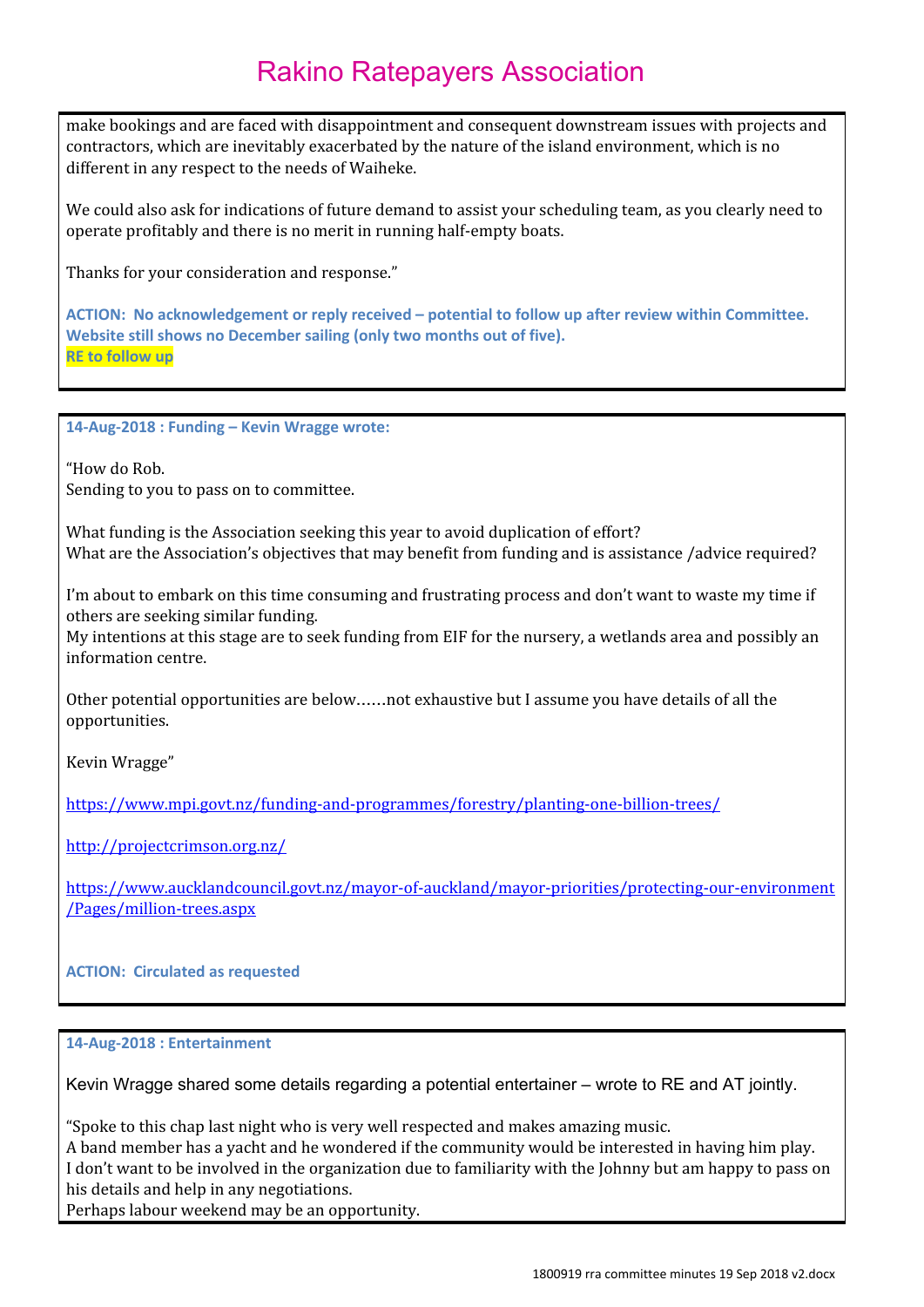In recognizing this is Adrian's area of responsibility on the committee, ill leave it to you to get back to me. Kevin Wragge"

<https://store.cdbaby.com/cd/johnnymatteson3>

[https://www.radionz.co.nz/national/programmes/afternoons/audio/2514924/auckland-story-for-4-ap](https://www.radionz.co.nz/national/programmes/afternoons/audio/2514924/auckland-story-for-4-april-2012-johnny-matteson) [ril-2012-johnny-matteson](https://www.radionz.co.nz/national/programmes/afternoons/audio/2514924/auckland-story-for-4-april-2012-johnny-matteson)

<https://www.stuff.co.nz/auckland/local-news/72807383/music-saves-mental-health-sufferer>

**ACTION: AT to comment**

**14-Aug-2018 : Storm Water run off**

Mark Lockhart wrote to advise of rain run off discharge (road metal) on to his property. RE referred on to Jodee McKay who confirmed the incident had been logged and action would be taken.

**ACTION: Auckland Transport to repair road damage from run off**

**14-Aug-2018 : Subs reminder**

RE issued gentle reminder to all those who had not yet paid 2018-9 subs

**ACTION: RE to issue another reminder ahead of the AGM**

**18-Aug-2018 : Bicycle Trail**

Kevin Wragge wrote:

"Mention has been made of a bicycle trail which would involve the consent of the larger block owners. Could you pass on to the committee and let me know if this concept will be taken up. <https://trailfund.org.nz/pages/apply-for-a-grant> "

ACTION: RE forwarded to Committee - Jude asked it be placed on future agenda to review as the suggestion **was unclear. This was discussed in Jude's absence and the feeling was overwhelmingly that, because bike** trails would require substantial incursion over private land, they were unlikely to be feasible due to lack of **permissions.**

**The Committee was unconvinced that eh concept could be workable, but it would nevertheless be referred** to Jude to incorporate into her considerations about options for tracks and trails, in case there was some **scope to be evaluated.**

**20-Aug-2018 : Gulf Islands Trust**

RE circulated Minutes from the Gulf Island Trust meeting (25-July).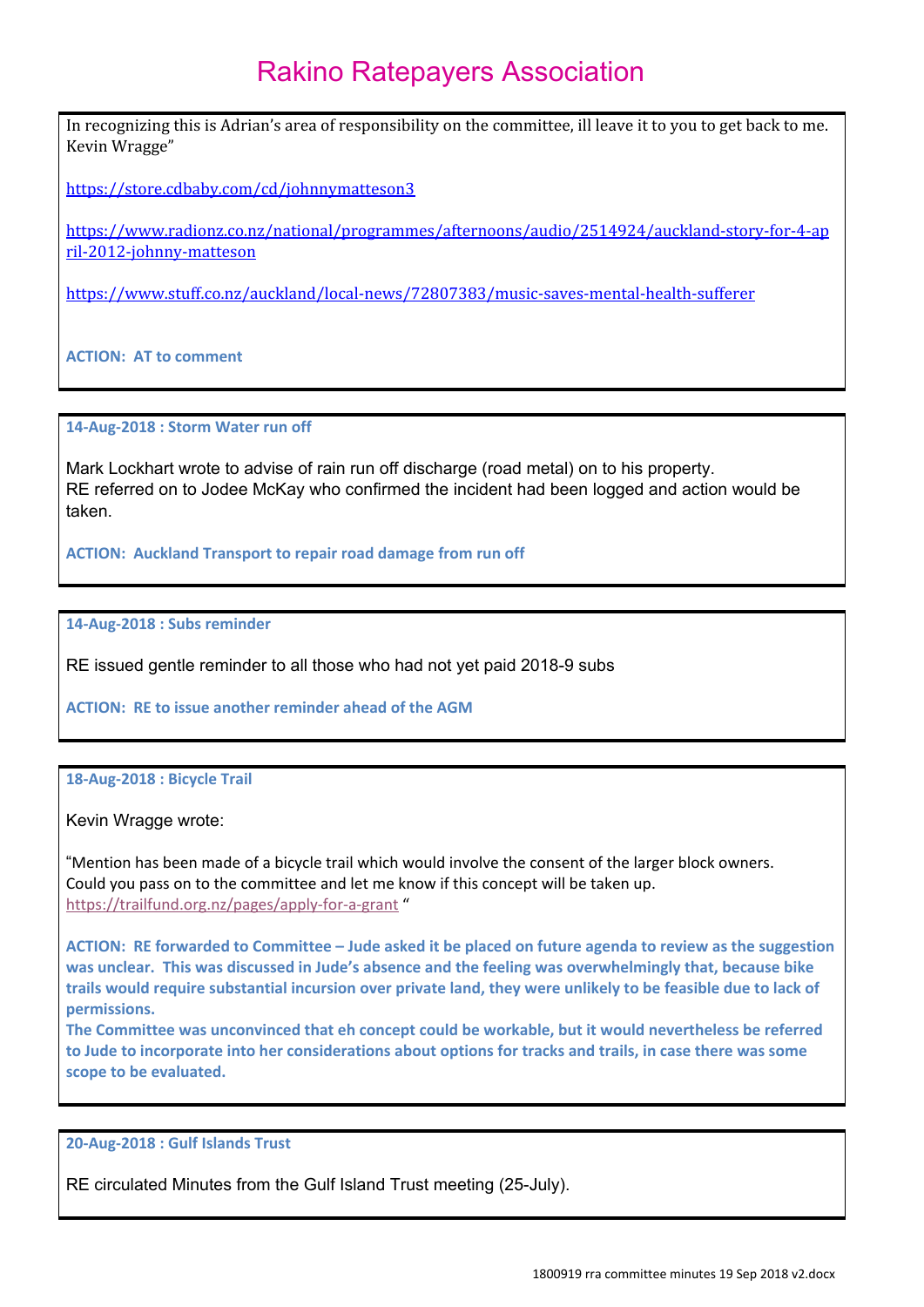**ACTION: None**

**03-Sep-2018 : Waste Minimization Fund (several reminders received)**

Open for applications until the end of September, for awards up to \$50K.

**ACTION: None**

**03-Sep-2018 : Ecological Restoration Grant**

Kevin Wragge wrote:

"To avoid duplication of effort Rob…..what is the Association applying for? I've applied for funding for the nursery and for the establishment of a wetlands area. I head to North Korea on Thursday and as such have limited time. Kevin Wragge"

For info:

Waiheke Ecological Restoration Grant is now open for submissions and will close at **10 pm Friday 28 September 2018**.

**Waiheke Local Board have set the following limits for the grant:**

- Projects must occur after 17 December 2018
- Minimum amount per grant \$2,000
- Maximum amount per grant \$10,000

**ACTION: JM has already met with Agus Castro Pons (Grants Advisor) and established a working dialogue. JM to comment in due course.**

**04-Sep-2018 : From Kevin Wragge**

"Hi Rob.

I'm trying to get funding from Waiheke to simply clear the AT land…both sides of the road, do a bit of planting, set up a few goal posts and keep it maintained.

Shot in the dark but at least it will clear up the area for people to sit and reflect.

Do you have any photographs, topographical maps, area etc which I can include in the application.

I don't want to spend too much time but think it's worth a crack.

Realize it involves your time but someone has to do it!!!!!!!!!!!!!!!!!!!!!!"

**ACTION: RE forwarded a couple of references previously used in the Bokashi application. ST advised the Committee that the application had been knocked back as there was no permission granted from Auckland Transport at this stage.**

**05-Sep-2018 : Hall Hire**

Jason Horan wrote regarding hire of the Community Hall.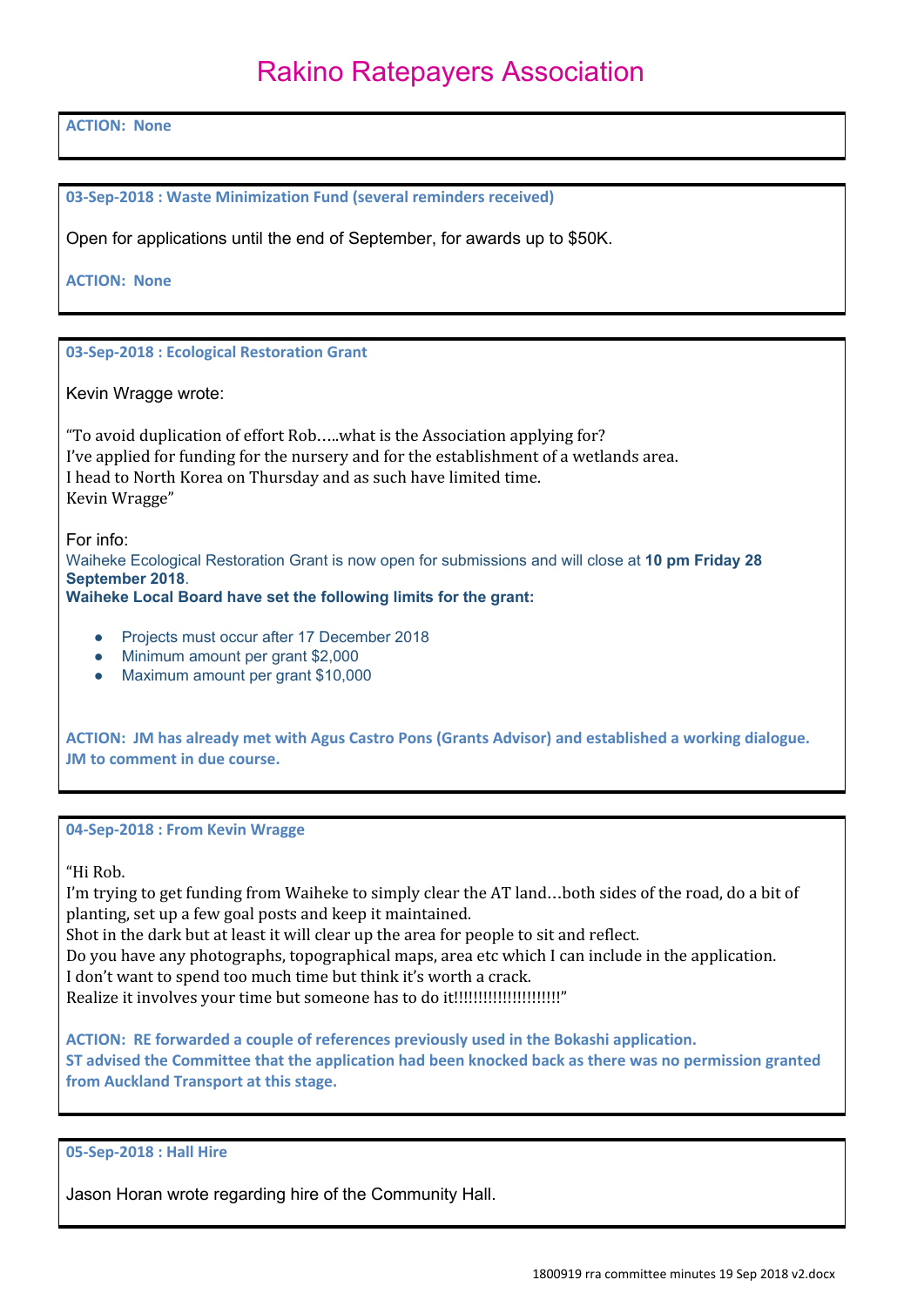**ACTION: Information provided and referred to Bev/Sue for the Hall calendar, once dates known.**

**14-Sep-2018 : PO Box Charges**

Annual PO Box charges to be paid (overdue)

**ACTION: Paid electronically – ST/RE. No further action required.**

**Member Registrations since last update:**

**80 paid-up households (out of 117 potential = 68%) in this subscription year 2018-9. This includes some first-time registrations.**

**Of the balance as yet unpaid, ~30 people paid last year and so will** *probably* **pay when reminded, taking to total to over 90 households potentially.**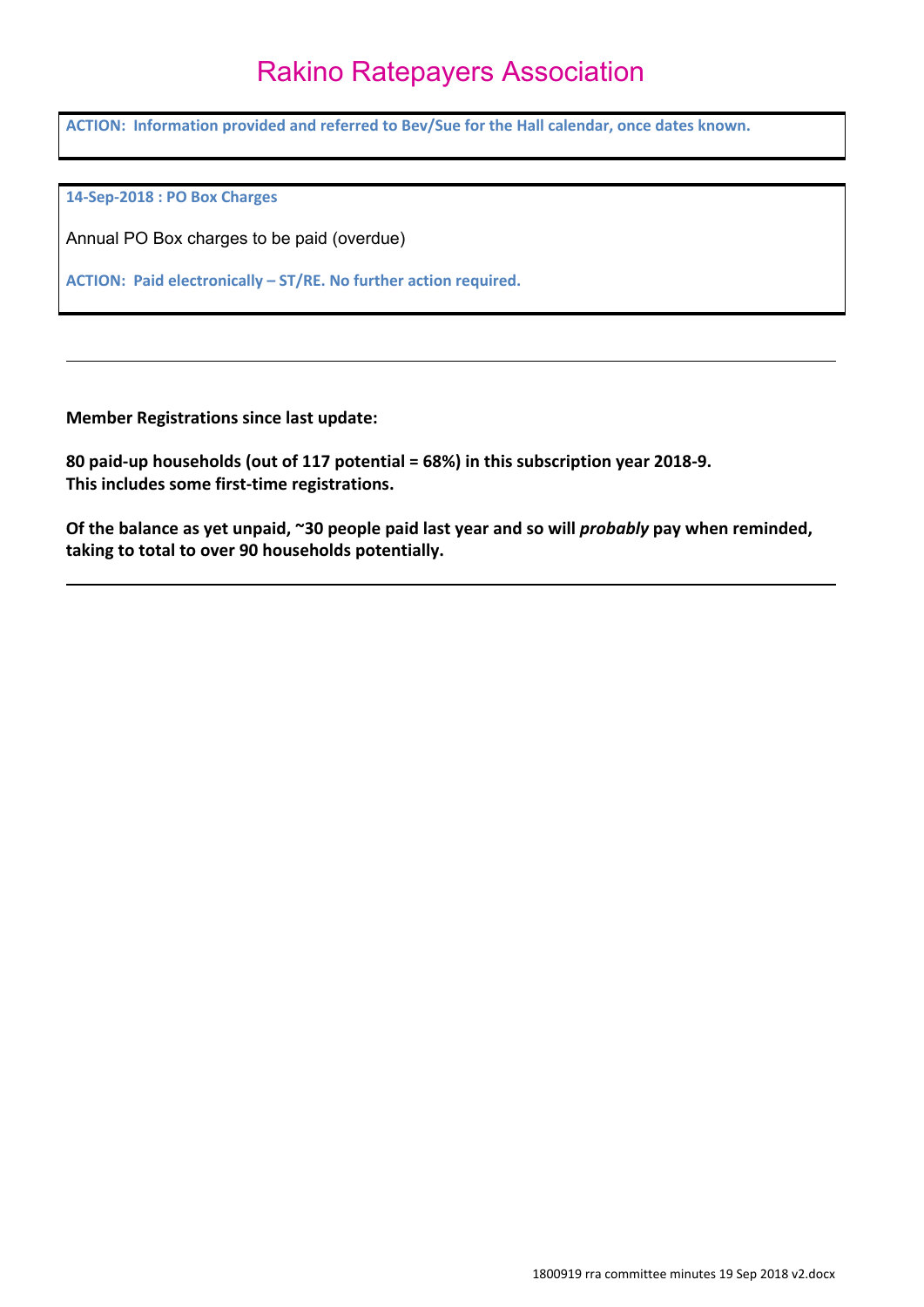### **Appendix 2: Overall Action Summary and Work in Progress for monthly reporting and review**

| Review of Rakino Budget data sourced from AKL Council - this also fits with the                                                                                                                                                                                                                                                                                                                                                                                                                                                                                                                                  | <b>Committee</b>                              |
|------------------------------------------------------------------------------------------------------------------------------------------------------------------------------------------------------------------------------------------------------------------------------------------------------------------------------------------------------------------------------------------------------------------------------------------------------------------------------------------------------------------------------------------------------------------------------------------------------------------|-----------------------------------------------|
| formation of a Funding/Grant Sub-Committee.                                                                                                                                                                                                                                                                                                                                                                                                                                                                                                                                                                      |                                               |
| Determine future engagement with Gulf Islands Trust - many individuals are on the<br>distribution list already, need to formalise a seat going forward.                                                                                                                                                                                                                                                                                                                                                                                                                                                          | <b>Committee</b>                              |
| Determine potential relationship with Foundation North and the G.I.F.T. grants ongoing.                                                                                                                                                                                                                                                                                                                                                                                                                                                                                                                          | <b>Committee</b>                              |
| Determine initiatives to increase membership                                                                                                                                                                                                                                                                                                                                                                                                                                                                                                                                                                     | <b>Committee (ALL)</b>                        |
| Review data and progress discussions regarding Community Hall options.<br>Report to RRA Committee.                                                                                                                                                                                                                                                                                                                                                                                                                                                                                                               | <b>Community Hall</b><br><b>Sub-Committee</b> |
| Circulate draft social calendar; events for October AGM??<br>Also to advice on referral by Kevin Wragge (Johnny Matteson)                                                                                                                                                                                                                                                                                                                                                                                                                                                                                        | <b>AT</b>                                     |
| Investigate grant options for seating at viewpoints (carried forward) plus replacement of<br>Sandy Bay seating (raised at AGM).<br>Also consider island public tracks in reserves which exist (and are mapped) but are not<br>published and thus unknown to most people, and where work may be necessary to<br>improve access, such as off Askew Avenue.<br>Include consideration of bicycle track options.<br>Assemble calendar of annual community funding rounds and points of<br>contact/reference.<br>Consider any projects which might merit funding applications, for further discussion in<br>Committee. | JM / ALL                                      |
| Develop dialogue with Council Grants Committee (ongoing)                                                                                                                                                                                                                                                                                                                                                                                                                                                                                                                                                         | <b>JM</b>                                     |
| Discuss DOC licence with Chris Clews - renew next year or not?                                                                                                                                                                                                                                                                                                                                                                                                                                                                                                                                                   | <b>JM</b>                                     |
| Liaise with John Vague over Trusteeship and the current state of Trust Funds invested.                                                                                                                                                                                                                                                                                                                                                                                                                                                                                                                           | <b>JM</b>                                     |
| Advise if recent Licence payment to DoC might be refunded, based on their feedback?                                                                                                                                                                                                                                                                                                                                                                                                                                                                                                                              | <b>John Mackenzie</b>                         |
| Develop overview of Environmental priorities for Rakino, to include Rhamnus strategy<br>(in conjunction with DOC).<br>Update on alternative funding for Pest Monitoring.                                                                                                                                                                                                                                                                                                                                                                                                                                         | <b>John MacKenzie</b>                         |
| Potential for weed and gorse intervention at Wharf?                                                                                                                                                                                                                                                                                                                                                                                                                                                                                                                                                              | <b>John Mackenzie</b>                         |
| Potential to create an "Idiot's Guide" version of the Ecological Survey for general<br>circulation to encourage take up. John asked to consider this.                                                                                                                                                                                                                                                                                                                                                                                                                                                            | John Mackenzie /<br><b>Committee</b>          |
| Re-provision Rhamnus poison supplies via DoC, including dispenser (defective) and<br>plastic bottles                                                                                                                                                                                                                                                                                                                                                                                                                                                                                                             | <b>John Mackenzie</b>                         |
| Follow up SeaLink regarding December sailing and prior cancellations to scheduled<br>monthly services (see Correspondence).                                                                                                                                                                                                                                                                                                                                                                                                                                                                                      | <b>RE</b>                                     |
| Issue 'soft' subs reminder in early October to all those who have paid in recent years but<br>have to renew for 2018-9, ahead of AGM.                                                                                                                                                                                                                                                                                                                                                                                                                                                                            | <b>RE</b>                                     |
| Liaise with Alistair regarding possible options for 'user paid' inorganic waste removal<br>using the Facilitator barge.                                                                                                                                                                                                                                                                                                                                                                                                                                                                                          | <b>RE</b>                                     |